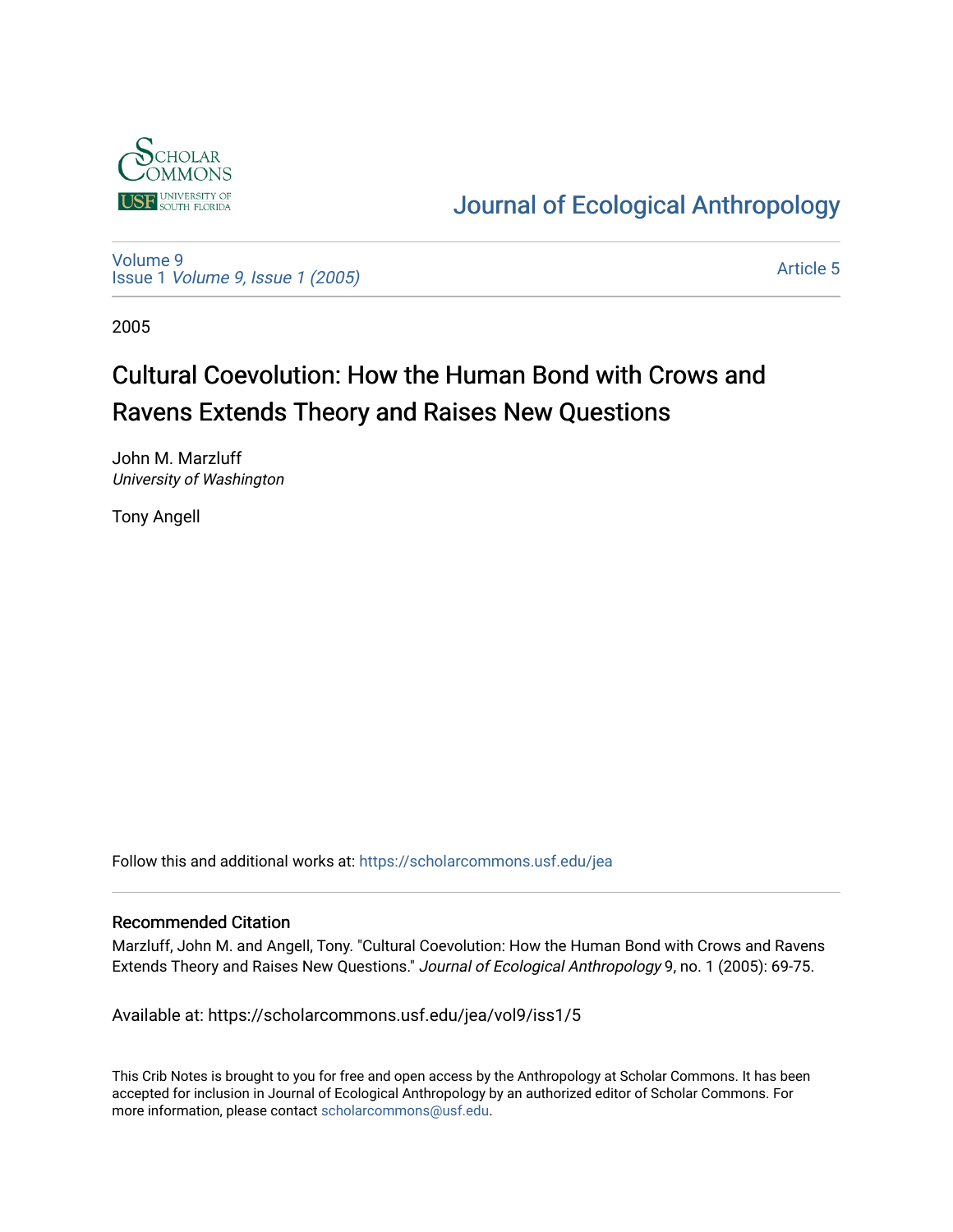## **Crib Notes**

## **Cultural Coevolution: How the Human Bond with Crows and Ravens Extends Theory and Raises New Questions**

JOHN M. MARZLUFF Tony Angell

#### **Introduction**

Human culture reflects our natural world. Caves in modern day France are richly decorated with 30,000-year-old images of animals and their connection to the artist's beliefs. For 10,000 years, Native Americans organized their societies around natural totems and wove the actions of animals deeply into their religion and art. Today, our art, literature, film, and popular culture are influenced by nature's beauty, power, and wonder.

Cultural artifacts suggest ancient and intimate coevolutionary relationships. Human genes and culture coevolve in response to nature's challenges. Living in northern environments where limited sunlight reduced human ability to produce Vitamin D, for example, may have selected for a culture of dairying that, in turn, selected for genetic evolution of lactose absorption (Durham 1991). Plus, human modification of nature often provides a strong impetus for genetic and cultural evolution (Odling-Smee et al. 2003).

We propose an additional synergy between human culture and the environment—a coevolution of human and other species' cultures. We suggest that when humans interact with other social species, who themselves have the ability to evolve culture, then simple feedbacks from a culturally evolving "environment" can stimulate rapid cultural evolution in humans. We term the reciprocal adjustments in two or more species' cultures "cultural coevolution" (Marzluff and Angell 2005). Cultural coevolution may involve genetic fitness benefits or may depend on migration and the diffusion of ideas, cultural drift, differential modeling and role selection, or societal choice and imposition, all of which are important to cultural evolution (Durham 1991).

We illustrate our theory by detailing cultural coevolution between humans and birds of the genus *Corvus* (corvids; crows and ravens). The influence of corvids on human culture is extensive and long-lasting (Armstrong 1958; Feher-Elston 1991; Marzluff and Angell 2005; Nelson 1983; Sax 2003). The potential for humans to change corvid culture is equally impressive (Marzluff and Angell 2005).

#### **Antecedents and a Preliminary Framework**

Humans and many social animals have a dual inheritance system whereby gene frequencies change through time in response to mutation, drift, and natural and cultural selection (genetic inheritance), while meme frequencies change through time in response to innovation, natural and cultural selection, learning, and drift (cultural inheritance)(Figure 1). Culture is composed of memes that reflect genetic, individually learned, and socially transmitted information (boxes in Figure 1)(Durham 1991; Laland et al. 2000). We follow the more mechanistic definition of culture—variation acquired and maintained by indirect and direct social learning (Boyd and Richerson 1985; Castro and Toro 2004; Rendell and Whitehead 2001). Memes are units of information transferred among individuals by social learning (e.g., rules, songs, religions, or even specific behaviors like handshakes or dietary choices)(Blackmore 1999).

Humans are potent agents of natural selection affecting the genetic fitness of organisms and modifying the configuration and functioning of the physical environment. Environmental responses to these effects can force cultural and natural selection on humans, affecting an individual's genetic fitness and the cultural fitness of their memes, as originally postulated by Durham (1991) and Odling-Smee et al. (2003).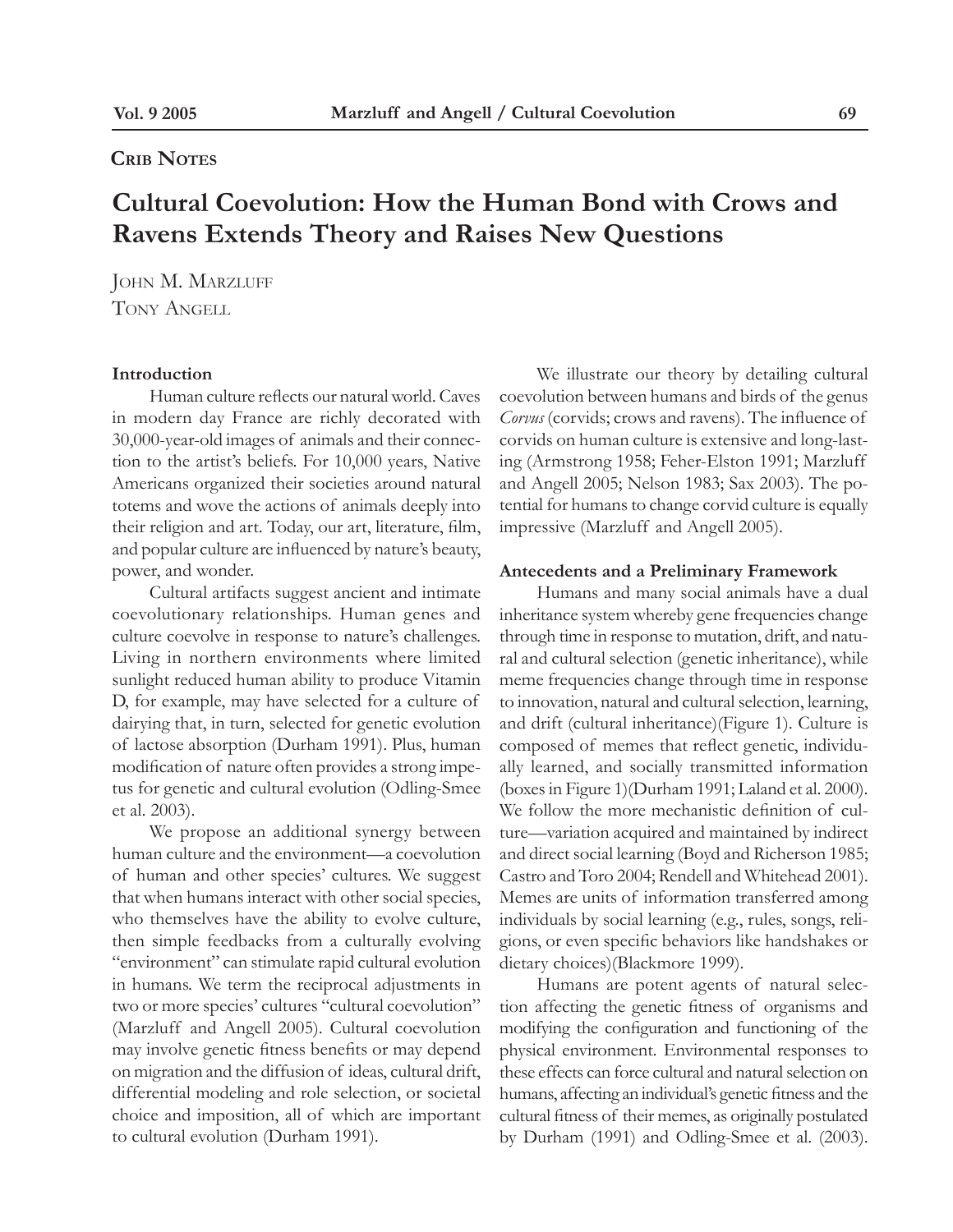

**Figure 1. Integration and expansion of gene-culture coevolution and niche construction models to illustrate genetic and cultural coevolution between two interacting species (here humans and another social animal in their environment, after Laland et al. 2000). The collection of pheno**types within a population ( $\square$ ) emerge as a joint product of genetic, individually-aquired, and **socially-learned (culture) information. Populations evolve as genetic and learned information is transferred through time by genetic and cultural inheritance. As people interact with their environment they cause changes in other organisms' inclusive fitness (natural selection) or the cultural fitness of their memes (cultural selection). Reciprocal changes in humans caused by organisms**  in their environment can lead to coevolved genes  $(-)$  or cultures  $(\cdot \cdot \cdot)$ .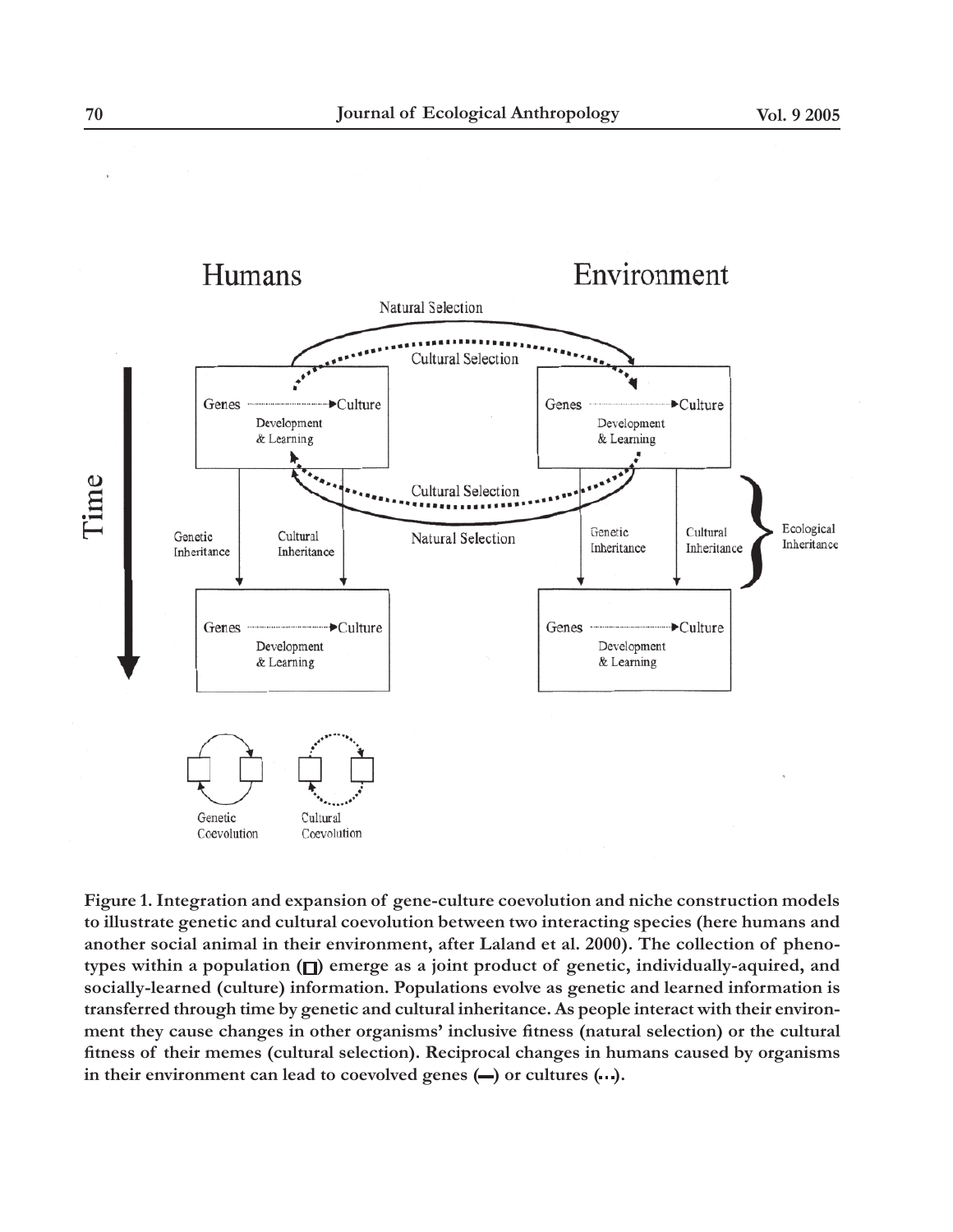Niche construction theory represents the environment as an open box (Odling-Smee et al. 2003: Fig. 6.3), but recognizes that the environment changes in response to human natural and cultural selection so that humans "inherit" a change in ecology as well as a change in gene and meme frequency (Laland et al. 2000). We suggest that this 'ecological inheritance' is not only the physical and ecological change wrought by people, but also the cultural change in response to human activity by animals capable of social learning. Many animals acquire information through social learning and develop traditions that meet our definition of culture (Avital and Jablonka 2000; Danchin et al. 2004; Rendell and Whitehead 2001). Where human activity results in differential cultural fitness of another animal's memes (Figure 1; cultural selection from humans to the environment), and the resulting cultural evolution in the animal affects the cultural fitness of human memes (cultural selection from the environment to humans), human and animal memes may become coevolved. This *cultural coevolution* is analogous to traditional genetic coevolution where reciprocal natural selection between organisms drives mutual change in genes (e.g., crossbill bill depth and conifer cone structure) (Benkman 2003).

Recent theoretical insights suggest that cultural evolution should frequently occur where long-lived, intelligent, and social animals live with people. First, Danchin et al. (2004) recognized that observation of public information is adequate to allow social learning and cultural evolution. Second, observation and imitation of others is a simple form of learning that allows culture to develop, even if imitation is not perfect. Rudimentary culture may be refined substantially simply by parents guiding the clumsy or inaccurate imitations of their offspring (Castro and Toro 2004). Third, social learning has been shown to be advantageous where the costs of individual learning are high (Boyd and Richerson 1995; Rogers 1988). Fourth, models of cultural inheritance suggest it is advantageous when environmental change is too fast for genetic change to track but not so fast as to require individual learning (Feldman et al. 1996). Human cultural evolution poses environmental challenges at a pace rapid enough to favor both individual innovations and cultural inheritance.

We expect cultural coevolution where humans interact closely with animals able to learn socially (e.g., non-human primates, cetaceans, social carnivores, rats, parrots, and corvids) (Avital and Jablonka 2000; Emery and Clayton 2004; Rendell and Whitehead 2001). Bottlenose dolphins (*Tursiops truncatus*) have fished with people at Laguna, off the coast of Brazil, since 1847 (Pryor et al. 1990). During this time dolphins developed a culture of driving fish into fishers' nets, signaling to fishers, and feeding on stunned fish. This behavior is cultural because it is learned socially (young imitate or are taught by their mothers), persistent (at Laguna for at least three dolphin generations), and not found in all dolphin populations. The culture of fishers includes an ability to interpret distinctive rolls performed by dolphins, which tell the fishers how many fish the dolphins are herding and where to cast their nets.

Cultural coevolution between fishers and dolphins is geographically restricted. In contrast, cultural coevolution between people and corvids may be widespread. Most humans live in the company of at least one species of crow or raven (Marzluff and Angell 2005). Corvids innovate (Heinrich 1999), and learn from observing their parents and peers (Bugnyar and Kotrschal 2002; Emery and Clayton 2004; Paz-y-Miño et al. 2004). Social learning and cultural inheritance may explain the differentiation of American crow (*Corvus brachyrhynchos*) and common raven (*Corvus corax*) vocal dialects (Brown 1985; Enggist-Dueblin and Pfister 2002), the geographical differences in tool use by New Caledonian crows (*Corvus moneduloides*) (Hunt 2000), and the locale-specific use of automobile traffic to open nuts by carrion crows (*Corvus corone*) (Nihei and Higuchi 2001).

#### **Using the Theory**

Cultural coevolutionary theory expands our ability to understand human-animal interactions. Consider maize farming and American crow exploitation of crops. Conventional coevolutionary theory is not applicable—the selective force of corn stealing by crows on people is insufficient to mold our morphology or physiology. We are not stronger or faster because of maize-stealing crows. Niche construction theory is inadequate. It predicts that the maize environment will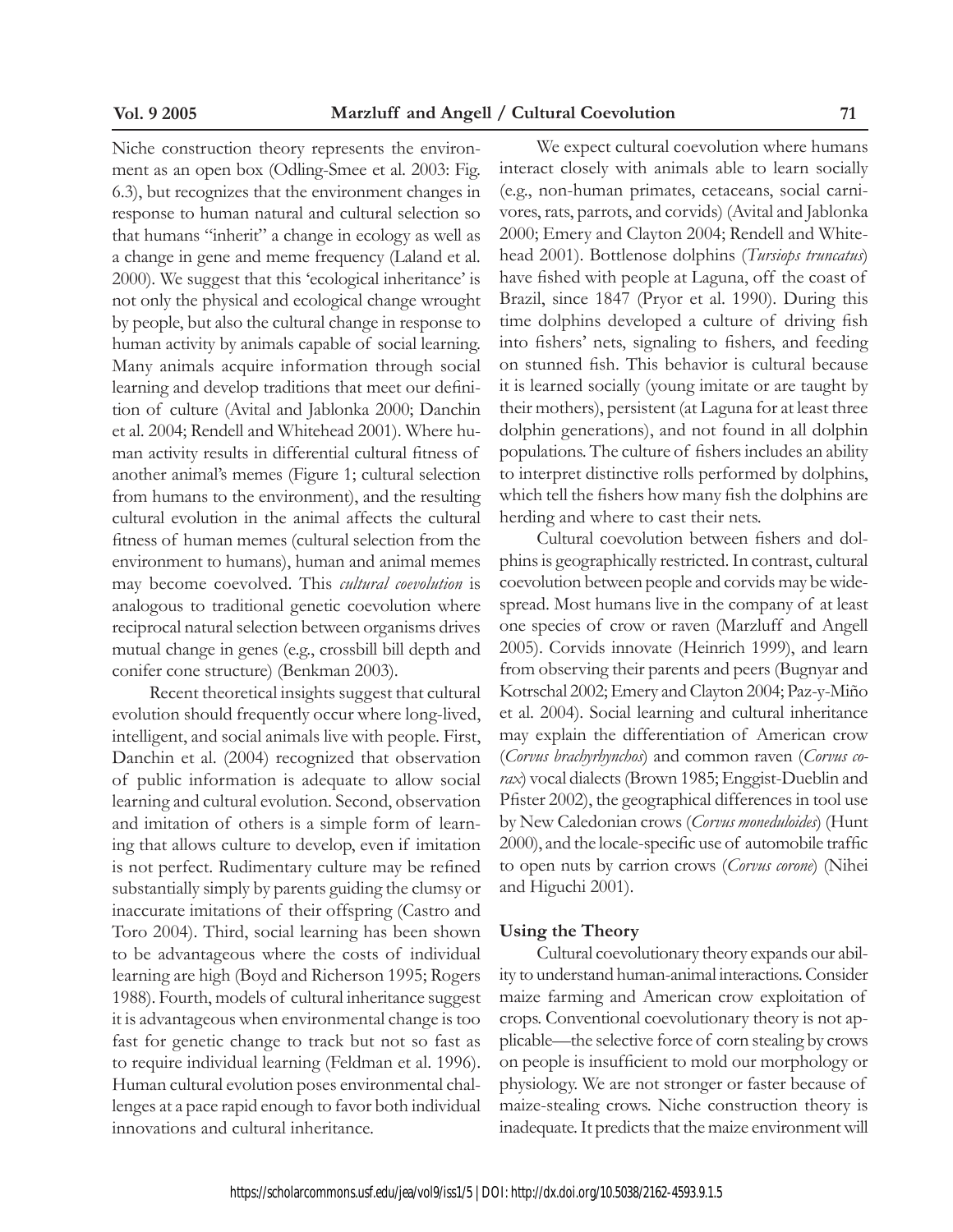favor genetic and cultural responses by humans, but it does not specify any details of the feedback. A theory of cultural coevolution predicts that the culture of maize-stealing crows evolves in response to the culture of maize-defending farmers, and vice versa.

Defense of maize by people takes the form of many memes that have evolved through time: 1) no defense; 2) defense by children; 3) defense by hanging dead crows on garden fences; 4) defense by shooting; 5) defense by straw-filled scarecrows on sticks; 6) defense by automated, concussive cannons or wild-eyed kites. Curious, exploratory American crows have likely raided American cornfields successfully for a thousand years in part because of their ability to culturally adjust to human defense. Initial chasing of crows by children would have favored increased crow flock size, persistence, and patience. Persistence and patience could represent evolving crow culture as behavioral characteristics initially learned by watching peers or parents foil human children spread through crow populations living in close contact with people. Such fundamental behavioral attributes, arising from simple mimicry (and possible shaping) of public information might later become tightly restricted by genetic biases as consistent responses were favored by life with humans (Lachlan and Feldman 2003).

Human cultural innovations would continue to favor crow cultural evolution. If people responded by shooting or snaring crows, the costs of individual learning and the benefits of imitating public information and peer or parental shaping of poor imitation would be greatly increased. In response, crow memes characterized by selective avoidance and keen recognition would have been favored. A Mimbres bowl from the  $11<sup>th</sup>$  century suggests selective, but deadly force was used to deter crows. The bowl (itself a cultural response to crows) details how crows were hung from nooses on a fence around a garden to teach other crows to stay away (Brody 1977).

An ability to learn about dangerous situations may have a strong genetic component, but learning to avoid specific places, individual people, or certain circumstances (e.g., people with guns) requires individual experience, and because of the inherent costs of behaving incorrectly, would favor social learning and cultural inheritance. Other humans responded

to crows with static scarecrows. A Makah fish-drying rack, photographed 100 years ago, has a scarecrow built into one of its supports (Stein 2000). This human meme would select for habituation and attentiveness by crows and, accordingly, flexibility and innovation by farmers. Learning about changing form, placement, and movement of scarecrows would be facilitated by exploitation of public information (simply flocking to fields where other crows are safely eating) and would drive increasingly complex scarecrow development by people (Shirota 1989). Clearly, the rapid pace of cultural change by people is best matched by reciprocal cultural change by crows, and vice versa.

In more recent times, much of the human cultural response to crows has moved beyond the adaptive responses of farmers trying to protect their crop. Increasingly, fitness-neutral memes characterize human responses to the corn-stealing abilities of crows. Few people are involved in actual crop guarding, but crows grace logos, stimulate hunters, poets, and artists, enrich our language and place names, and take lead roles in print and film. Scarecrows are now used as harvest celebration decorations, characters in movies, and inspiration for art and song. It appears that our perceptions of crows affect culture today, just as our experience with crows affected culture in the past.

#### **Crows in the City**

Testing our ideas about cultural coevolution in the past requires deduction and induction, but our basic tenets can also be investigated in modern cities, often with a hypothetico-deductive approach. Human settlements bring corvids and humans together. carrion crow, common raven, and human remains are commingled in ancient (4,000–10,500 years ago) settlements of Syria, Poland, Troy, Mesopotamia, and western Canada (Cavallo 2000; Dobney et al. 1999; Driver 1999; Krönneck 1995; Wyrost 1993). In the modern city, cultural coevolution of demeanor, diet, and food acquisition could be studied to better understand fundamental processes including: 1) the relative roles of genetic, individually-acquired, and socially-learned information to human and crow behavior; 2) the influence of memes on genetic fitness; 3) modes (horizontal, vertical, oblique) of acquiring social knowledge; 4) individual innovation; and 5)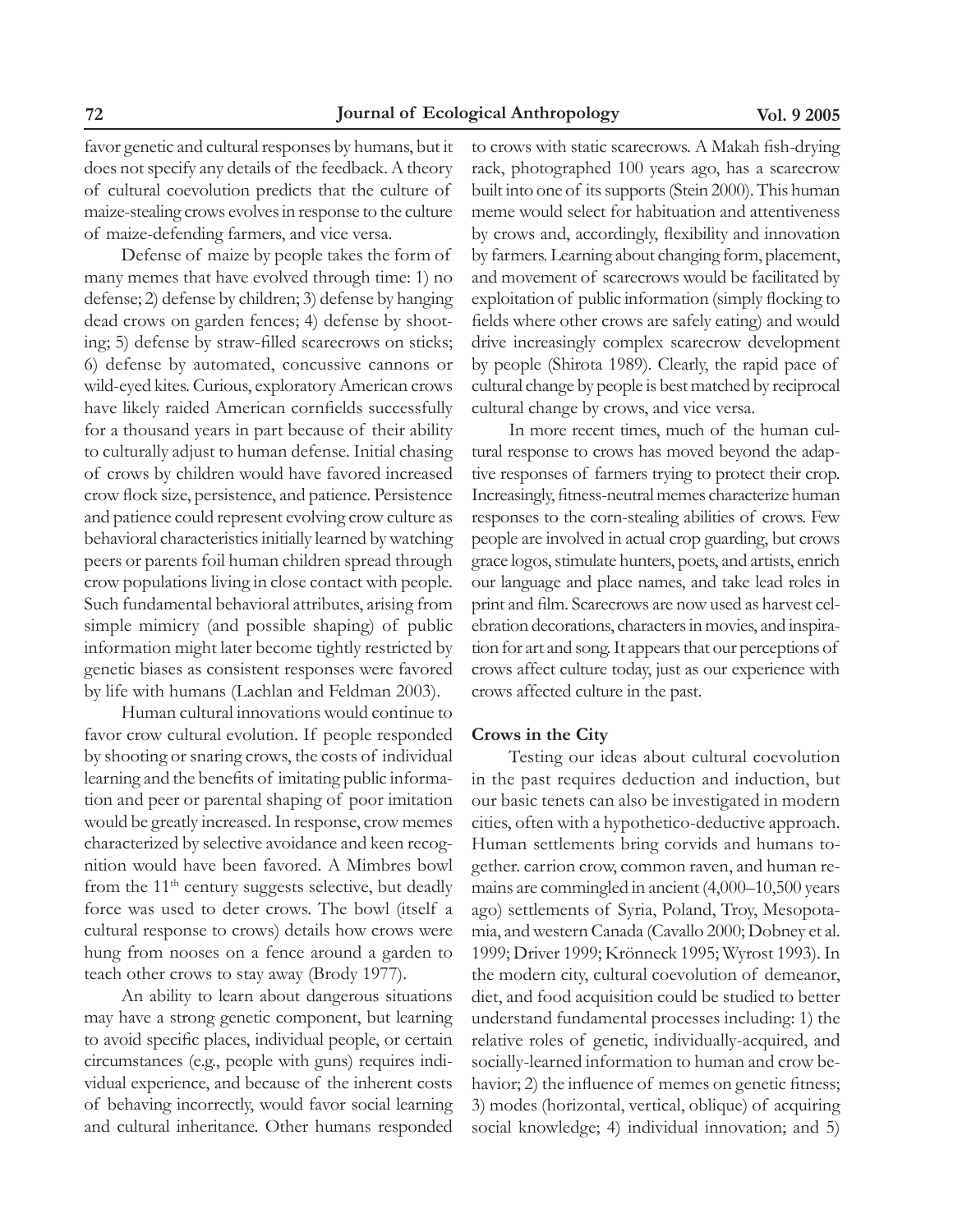occurrence of parental shaping of social learning. We know, for example, that city crows and ravens are more aggressive around their nests than country birds, in part because hazing and shooting birds is rare in the city relative to the country (Knight 1984; Knight et al. 1987). The cultural basis of persecution could be studied in humans and related to corvid demeanor by documenting the acquisition, geographical distribution, and covariation of human attitudes and corvid nest defense behavior.

Urban subsidies also offer experimental opportunities to test cultural coevolutionary theory. Innovative adoption and subsequent spread of unique nest materials (e.g., clothes hangers) (Kubota 2004) could be related to human behavior. The nature of apparent positive feedbacks between some people and the crows they actively feed could be quantified, and the degree to which feeding and foraging are socially-transmitted could be investigated. Exploitation of new foods can be linked to human culture. For example, garbage use by corvids affects their diet and scrounging behavior, and also causes rapid evolution of human waste disposal culture (Connell 2003; Shida 2001), may reinforce language ("to eat crow"), and can affect culinary practices (few modern societies actually eat crow). Our propensity to import fruits, pave ground, and drive cars may be spawning unique corvid foraging, and human driving, cultures. Carrion crows in Sendai, Japan, harvest English walnuts each autumn and carefully place them in front of cars stopped at traffic signals. When the cars move, the nuts are crushed, and the birds fly down to eat the nutritious nutmeat (Nihei and Higuchi 2001). This behavior is spreading slowly from the place it was first observed 20 years ago, which is consistent with social learning. In accordance with cultural evolution, other populations of carrion crows do not use cars to crack nuts, but they do drop nuts to crack them. Further investigation of nutcracking and driving memes (that include purposefully running over nuts) (Higuchi, personal communication) is warranted.

Taken as a whole, the human cultures of scavenging, hunting, farming, and urbanization may have produced a complex set of closely linked human and corvid memes that begin to sum up to what early anthropologists like Tylor (1871) referred

to as 'culture'—in humans and crows. The diversity, longevity, and pervasiveness of such interactions show us that the behavior of animals, even those as common as crows, may profoundly stimulate human culture. This leads us to suggest that cultural coevolution is an 'ethological service' that nature provides people. But as we become an increasingly urban and technological species, how can we sustain the services animal behavior provides?

An ecologist might suggest building natural features into cities and encouraging humans and nature to intermingle. This is certainly part of the answer, but we suggest a more thorough understanding of how human culture is stimulated by the sight, sound, and even culture of nature is needed. Studying the processes of cultural coevolution can improve this understanding. We should determine if all interactions with nature are equally stimulating to human culture. In our investigation, competitive interactions often characterize human-corvid coevolution. Do mutually beneficial interactions spawn more or different culture than competitive interactions? How does human culture respond to direct versus indirect natural stimulation? As we have pointed out, and as Durham (1991) anticipated, much of the current cultural stimulation provided by crows is accomplished indirectly as myths, legends, and others' experiences stimulate popular culture. Certainly the range of influence expands with indirect stimulation, but is the process fundamentally different as well? Addressing these questions may be a productive arena for anthropologists, ecologists, urban planners, managers, policy makers, and the urban public to collaborate for scientific advancement and societal benefit. Shared knowledge could inform the design of urban natural areas to facilitate interactions between people and social animals for mutual cultural stimulation. Interpretation could educate city dwellers about the free cultural services nature provides. Restoration might focus on cultural, in addition to ecological, function. At the very least, it will be culturally stimulating.

John M. Marzluff, College of Forest Resources, University of Washington

Tony Angell, 18237 40<sup>th</sup> Avenue NE, Seattle, WA 98155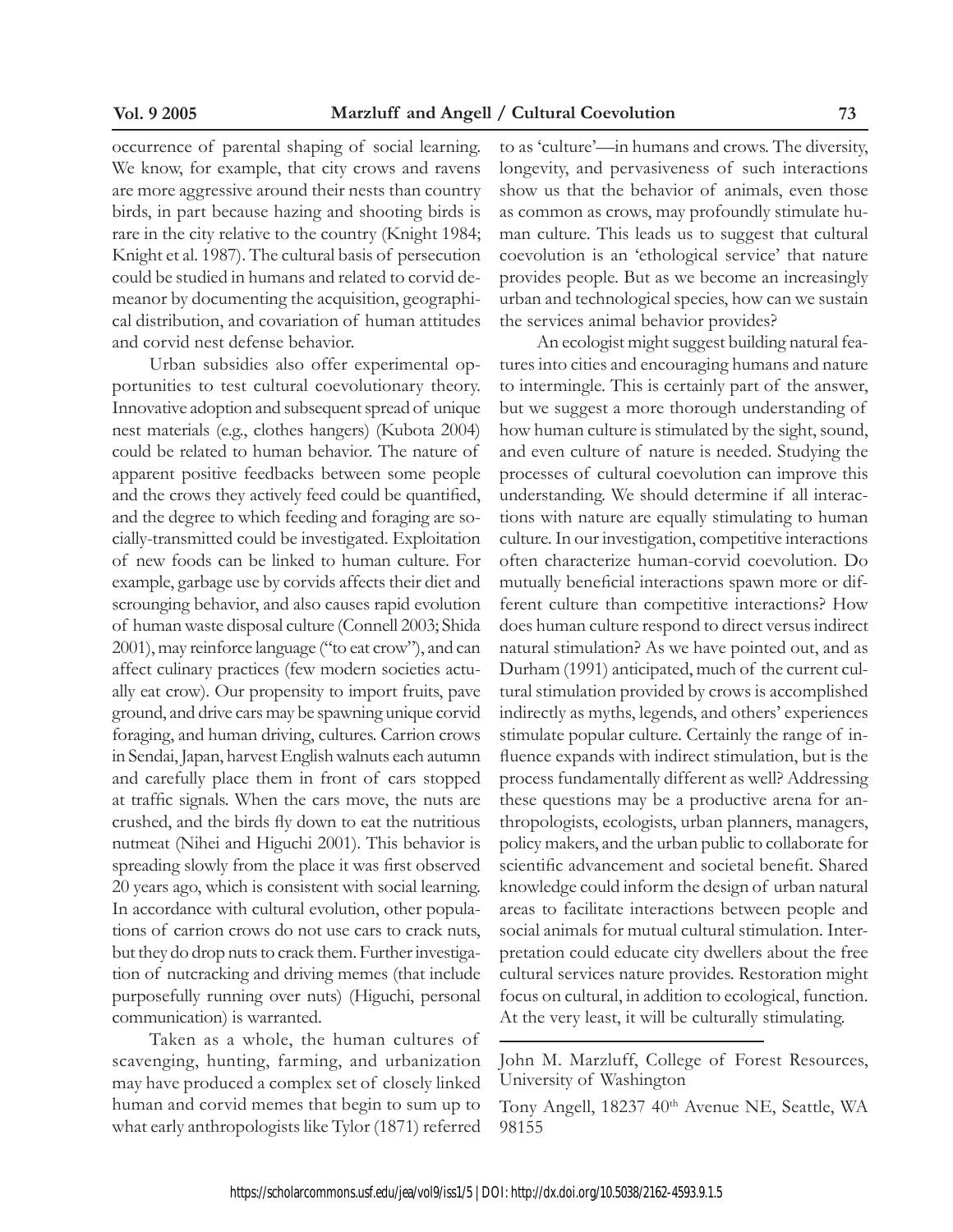#### **References Cited**

| ARMSTRONG, E.A. |                           |  |
|-----------------|---------------------------|--|
|                 | $1050$ The followed binds |  |

1958 *The folklore of birds*. London: Collins. Avital, E., and E. Jablonka.

2000 *Animal traditions*. Cambridge: Cambridge University Press.

Benkman, C.W.

2003 Divergent selection drives the adaptive radiation of crossbills. *Evolution* 57:1176-1181.

#### Blackmore, S.

- 1999 *The meme machine*. Oxford: Oxford University Press.
- Boyd, R., and P.J. Richerson.
- 1985 *Culture and the evolutionary process*. Chicago: University of Chicago Press.

## Boyd, R., and P.J. Richerson.

1995 Why does culture increase human adaptability? *Ethology and Sociobiology* 15:125-143.

#### BRODY, J.J.

1977 *Mimbres painted pottery*. Santa Fe: School of American Research.

#### Brown, E.D.

1985 The role of song and vocal imitation among Common Crows (*Corvus brachyrhynchos*). *Zeitshrift für Tierpsychologie* 68:115–136.

## Bugnyar, T., and K. Kotrschal.

2002 Observational learning and raiding of food caches in ravens, *Corvus corax*: Is it 'tactical' deception? *Animal Behaviour* 64:185-195.

Castro, L., and M.A. Toro.

2004 The evolution of culture: From primate social learning to human culture. *Proceedings of the National Academy of Sciences* 101:10235-10240.

#### Cavallo, C.

2000 *Animals in the steppe, BAR international series 891*. Oxford: John and Erica Hedges LTD.

Connell, R.

2003 City eats crow as professor caws over his spicy sack. *Mainichi Daily News,* July 7.

Danchin, É., L.A. Giraldeau, T.J. Valone, and R.H. WAGNER.

- 2004 Public information: From nosy neighbors to cultural evolution. *Science* 305:487-491.
- Dobney, K., M. Beech, and D. Jaques.
- 1999 "Hunting the broad spectrum revolution: The characterization of early Neolithic animal exploitation at Qermez Dere, northern Mesopotamia," in *Zooarchaeology of the Pleistocene/Holocene boundary, BAR international series 800*. Edited by J.C. Driver, pp. 47-57. Oxford: John and Erica Hedges LTD.

Driver, J.C.

1999 "Stratified faunas from Charlie Lake cave and the peopling of the western interior of Canada," in *Zooarchaeology of the Pleistocene/Holocene boundary, BAR international series 800*. Edited by J.C. Driver, pp. 77-83. Oxford: John and Erica Hedges LTD.

Durham, W.H.

1991 *Coevolution: Genes, culture, and human diversity*. Stanford: Stanford University Press.

Emery, N.J., and N.S. Clayton.

- 2004 The mentality of crows: Convergent evolution of intelligence in corvids and apes. *Science* 306:1903-1907.
- Enggist-Dueblin, P., and U. Pfister.
	- 2002 Cultural transmission of vocalizations in ravens, *Corvus corax*. *Animal Behaviour* 64:831–841.
- Feher-Elston, C.
	- 1991 *Ravensong: A natural and fabulous history of ravens and crows*. Flagstaff, AZ: Northland.

Feldman, M.W., K. Aoki, and J. Kumm.

1996 Individual versus social learning: Evolutionary analysis in a fluctuating environment. *Anthropological Science* 104:209- 231.

Heinrich, B.

<sup>1999</sup> *Mind of the raven: Investigations and adventures with wolf-birds*. New York: Cliff Street Books.